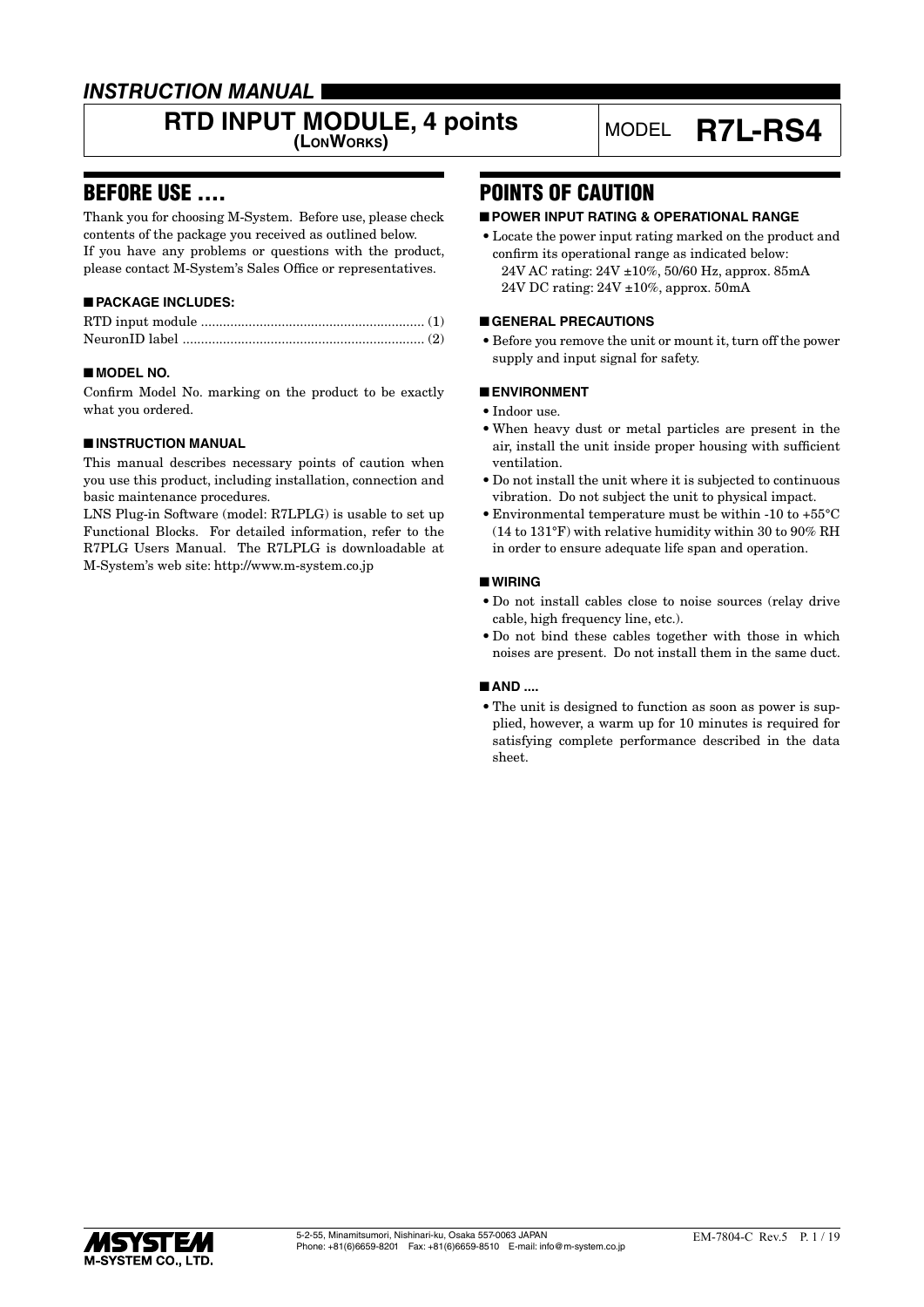## COMPONENT IDENTIFICATION



## ■ **STATUS INDICATOR LED**

| ID            | COLOR | <b>STATE</b>                           | <b>MEANING</b>                                                         |
|---------------|-------|----------------------------------------|------------------------------------------------------------------------|
| <b>PWR</b>    | Green | OΝ                                     | Internal 5V is normal                                                  |
|               |       | OFF                                    | Internal 5V is abnormal.                                               |
|               |       | ON                                     | Online                                                                 |
| <b>ONLINE</b> | Green | Blink<br>approx.<br>$0.5$ Hz           | Offline<br>Sending/receiving of Net-<br>work<br>Variables has stopped. |
|               |       | Blink                                  |                                                                        |
|               |       | approx.<br>$2$ Hz                      | Receiving Wink Message                                                 |
|               |       | OFF                                    | Abnormal state                                                         |
|               |       | ON                                     | Writing in the non-volatile<br>memory                                  |
| ERR           | Red   | Blink                                  | Abnormal state                                                         |
|               |       | OFF                                    | Normal state                                                           |
| TX/RX         | Green | OΝ                                     | Sending/receiving Network<br>Variables                                 |
|               |       | OFF                                    | Communication is lost.                                                 |
|               |       | ON                                     | No network information                                                 |
| <b>SVCE</b>   | Green | Blink<br>approx.<br>$0.5\ \mathrm{Hz}$ | Offline<br>Sending/receiving of Net-<br>work<br>Variables has stopped. |
|               |       | OFF                                    | Normal state                                                           |

#### ■ **INDICATOR LED**

Used to show network variable status assigned to fbLED. ON : LED ON

OFF : LED OFF

## ■ **SERVICE SWITCH**

Used to identify the node in LONWORKS network configuration.

## ■ **RESET SWITCH**

Used to reset the Neuron Chip. Press the switch behind the front cover to reset.

Control functions are halted while completing resetting and restarting. Confirm no danger before conducting resetting.

## ■ **POWER SUPPLY, LONWORKS TERMINAL ASSIGNMENT**

|                     |      | 5 |   | $6\overline{6}$  |   |    |  |
|---------------------|------|---|---|------------------|---|----|--|
| NET1   NET2   U (+) |      |   |   |                  |   |    |  |
|                     |      |   | 2 |                  | 3 |    |  |
|                     | NET1 |   |   | NET <sub>2</sub> |   | FG |  |

| NO. | ID               | <b>FUNCTION, NOTES</b>   |  |
|-----|------------------|--------------------------|--|
|     | NET <sub>1</sub> | LONWORKS communication 1 |  |
| 2   | NET <sub>2</sub> | LONWORKS communication 2 |  |
| 3   | FG               | FG                       |  |
| 4   | NET <sub>1</sub> | LONWORKS communication 1 |  |
| 5   | NET <sub>2</sub> | LONWORKS communication 2 |  |
| 6   | $U(+)$           | Power input              |  |
|     | $V(-)$           | Power input              |  |

Note: LONWORKS wiring must be paired between NET1 terminals and/or NET2 terminals.

#### ■ **INPUT TERMINAL ASSIGNMENT**

|           | 10<br>. INAO I |        | 12  | 13 | 14 | 15 | 16<br>INDO I INA1 I IND1 I NC I INA2 I IND2 I INA3 I IND3 |  | 18               |  |
|-----------|----------------|--------|-----|----|----|----|-----------------------------------------------------------|--|------------------|--|
| <b>NC</b> |                | INBO I | NC. |    |    |    | INB1   NC   NC   INB2   NC                                |  | INB <sub>3</sub> |  |

| NO.            | ID               | <b>FUNCTION</b>     | NO. | ID                | <b>FUNCTION</b>     |
|----------------|------------------|---------------------|-----|-------------------|---------------------|
| 1              | NC               | No connection       | 10  | <b>INA0</b>       | RTD 0-A             |
| $\mathbf{2}$   | IN <sub>B0</sub> | RTD 0-B             | 11  | IN <sub>b</sub> 0 | RTD <sub>0</sub> -b |
| 3              | NC               | No connection       | 12  | INA1              | RTD 1-A             |
| $\overline{4}$ | INB1             | RTD 1-B             | 13  | IN <sub>b1</sub>  | RTD 1-b             |
| 5              | NC               | No connection       | 14  | NC                | No connection       |
| 6              | NC               | No connection       | 15  | INA <sub>2</sub>  | RTD <sub>2</sub> -A |
| 7              | INB <sub>2</sub> | RTD <sub>2</sub> -B | 16  | IN <sub>b2</sub>  | $RTD$ 2-b           |
| 8              | NC.              | No connection       | 17  | <b>INA3</b>       | RTD 3-A             |
| 9              | INB <sub>3</sub> | RTD 3-B             | 18  | IN <sub>b</sub> 3 | RTD 3-b             |

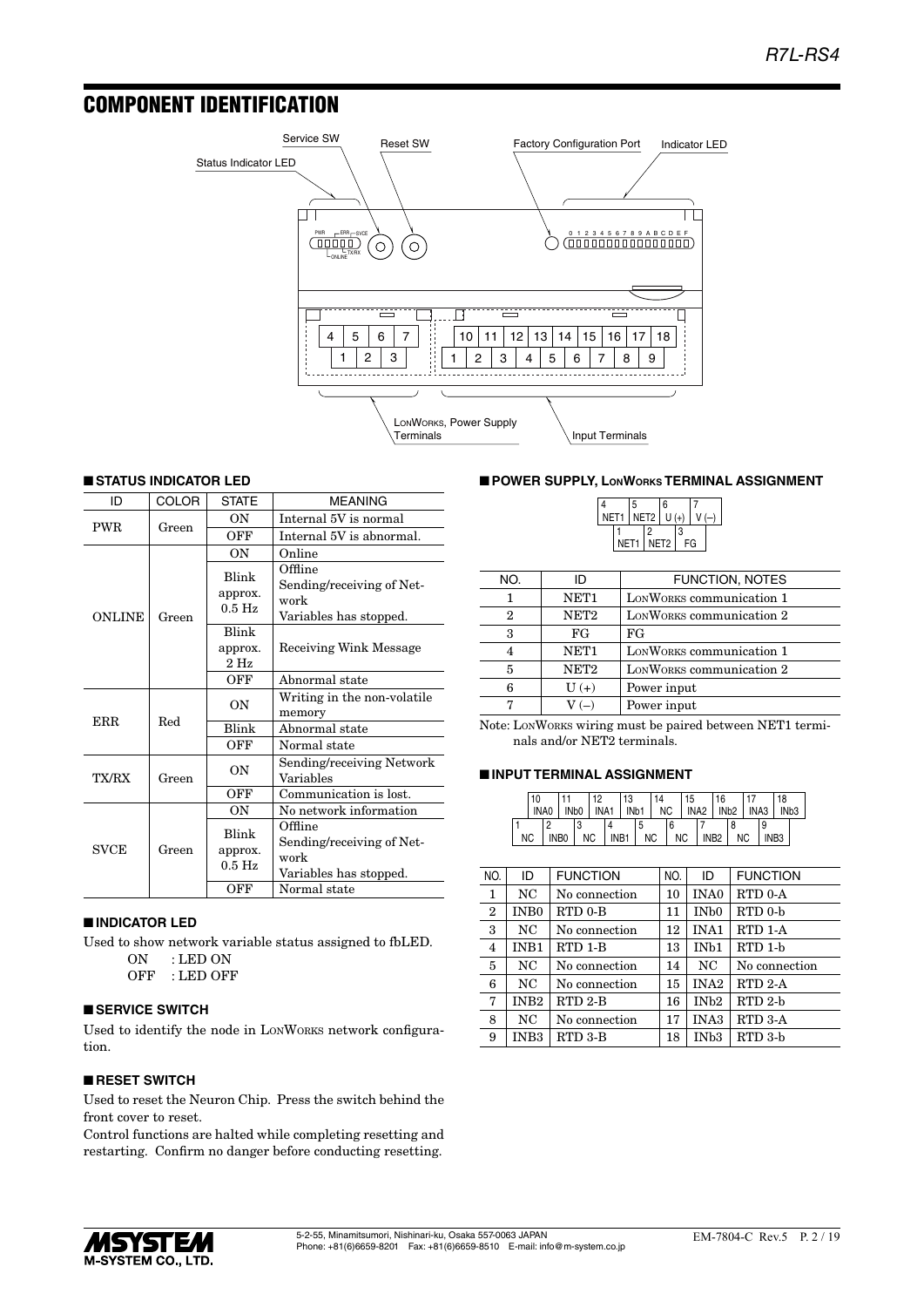## TERMINAL CONNECTIONS

Connect the unit as in the diagram below.

#### ■ **EXTERNAL DIMENSIONS unit: mm (inch)**



## ■ **CONNECTION DIAGRAM**



## ■ **Input Connection Example**



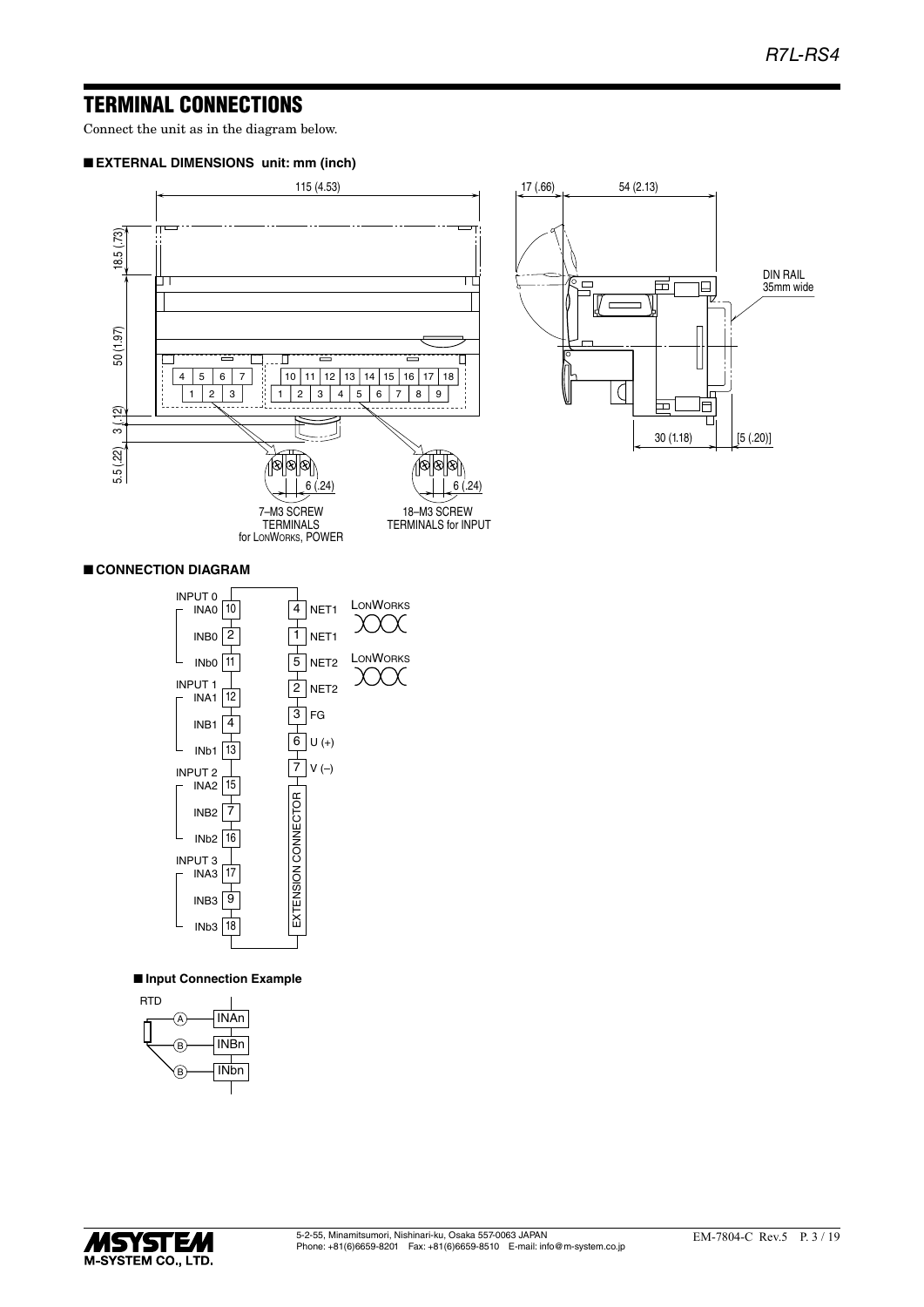## COMMUNICATION CABLE CONNECTIONS

## ■ **HOST PC CONNECTION**



## WIRING INSTRUCTIONS

■ **SCREW TERMINAL** 

Torque: 0.5 N·m

## ■ **SOLDERLESS TERMINAL**

Refer to the drawing below for recommended ring tongue terminal size. Spade tongue type is also applicable. Applicable wire size: 0.25 to 1.65 mm<sup>2</sup> (AWG 22 to 16) Recommended manufacturer: Japan Solderless Terminal MFG. Co., Ltd, Nichifu Co., Ltd



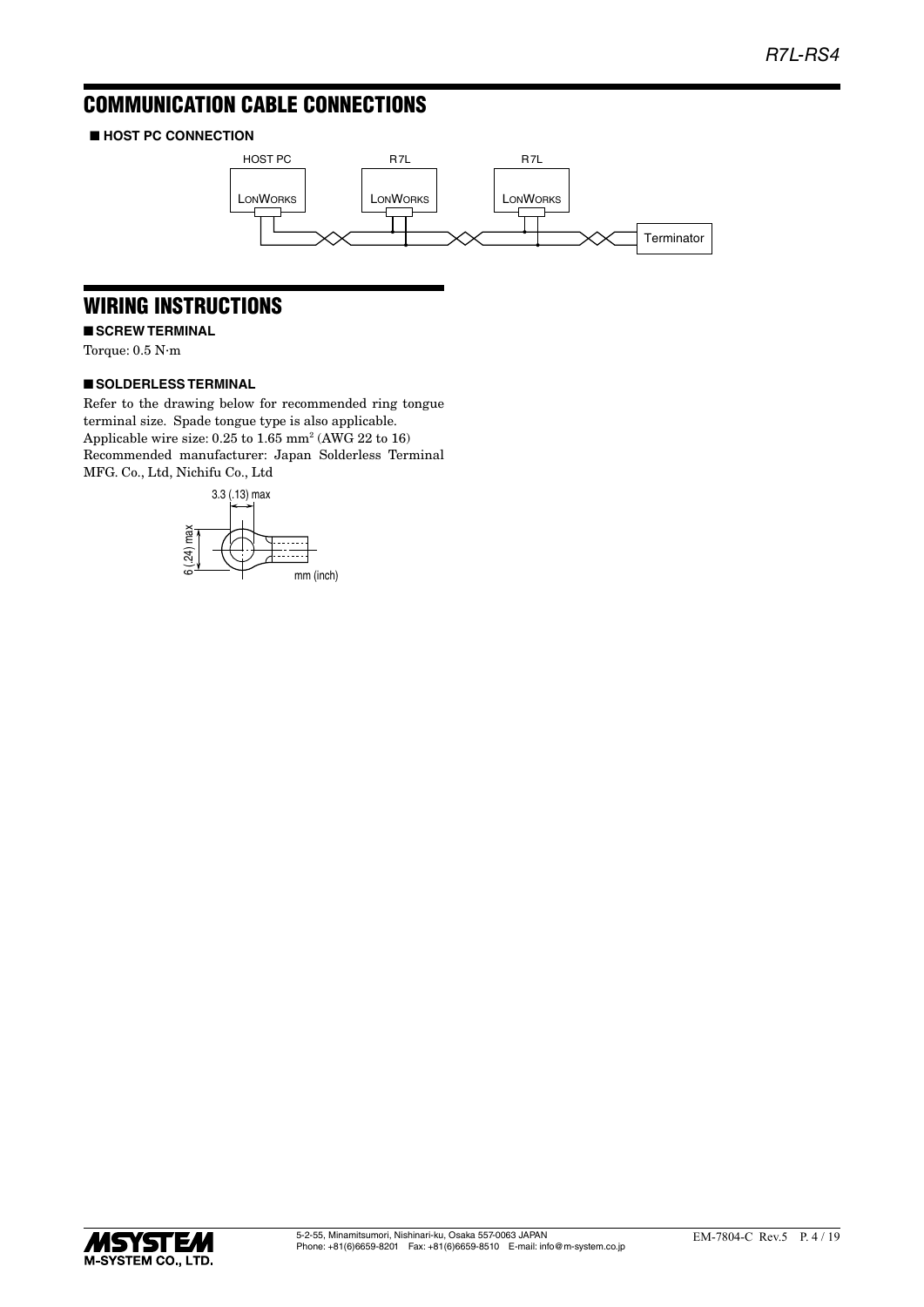## DEVICE INTERFACE FILE

Device Interface File (XIF) is used to define a LONWORKS device when programmed on LonMaker. For this module, the following file is used:

R7L-RS4v110.XIF

The XIF files are downloadable at M-System's web site: http://www.m-system.co.jp

## FUNCTIONAL BLOCKS

■ **NodeObject**



| <b>NETWORK</b><br><b>VARIABLE</b> | <b>TYPF</b><br>Range }<br>Default }                         | <b>EXPLANATIONS</b>                                                                                                                                                                                                                                                                                                                                                                                                                                   |  |  |
|-----------------------------------|-------------------------------------------------------------|-------------------------------------------------------------------------------------------------------------------------------------------------------------------------------------------------------------------------------------------------------------------------------------------------------------------------------------------------------------------------------------------------------------------------------------------------------|--|--|
| nviRequest                        | {SNVT_obj_request}                                          | For use with LonMaker and other tools.                                                                                                                                                                                                                                                                                                                                                                                                                |  |  |
| nvoStatus                         | {SNVT obj status}<br>For use with LonMaker and other tools. |                                                                                                                                                                                                                                                                                                                                                                                                                                                       |  |  |
| nvoFileDirectory                  | {SNVT address}                                              | For use with LonMaker and other tools.<br>Required to get access to Configuration Properties.                                                                                                                                                                                                                                                                                                                                                         |  |  |
| nvoABNLCond<br><b>SNVT</b> state  |                                                             | Shows the device status (All 0s in normal conditions).<br>Bit 0 through Bit 3 : Burnout with Input 0 through 3<br>Bit 4 through Bit 7: ADC error with Input 0 through 3<br>Bit 8, Bit 9 : Invalid<br>Bit 10: E <sup>2</sup> PROM Configuration Property check sum error<br>Bit 11 : E <sup>2</sup> PROM Count data check sum error<br>(Bit 10 and Bit 11 can be reset to 0 by RQ CLEAR STATUS against NodeObject.)<br>Bit 12 through Bit 15 : Invalid |  |  |

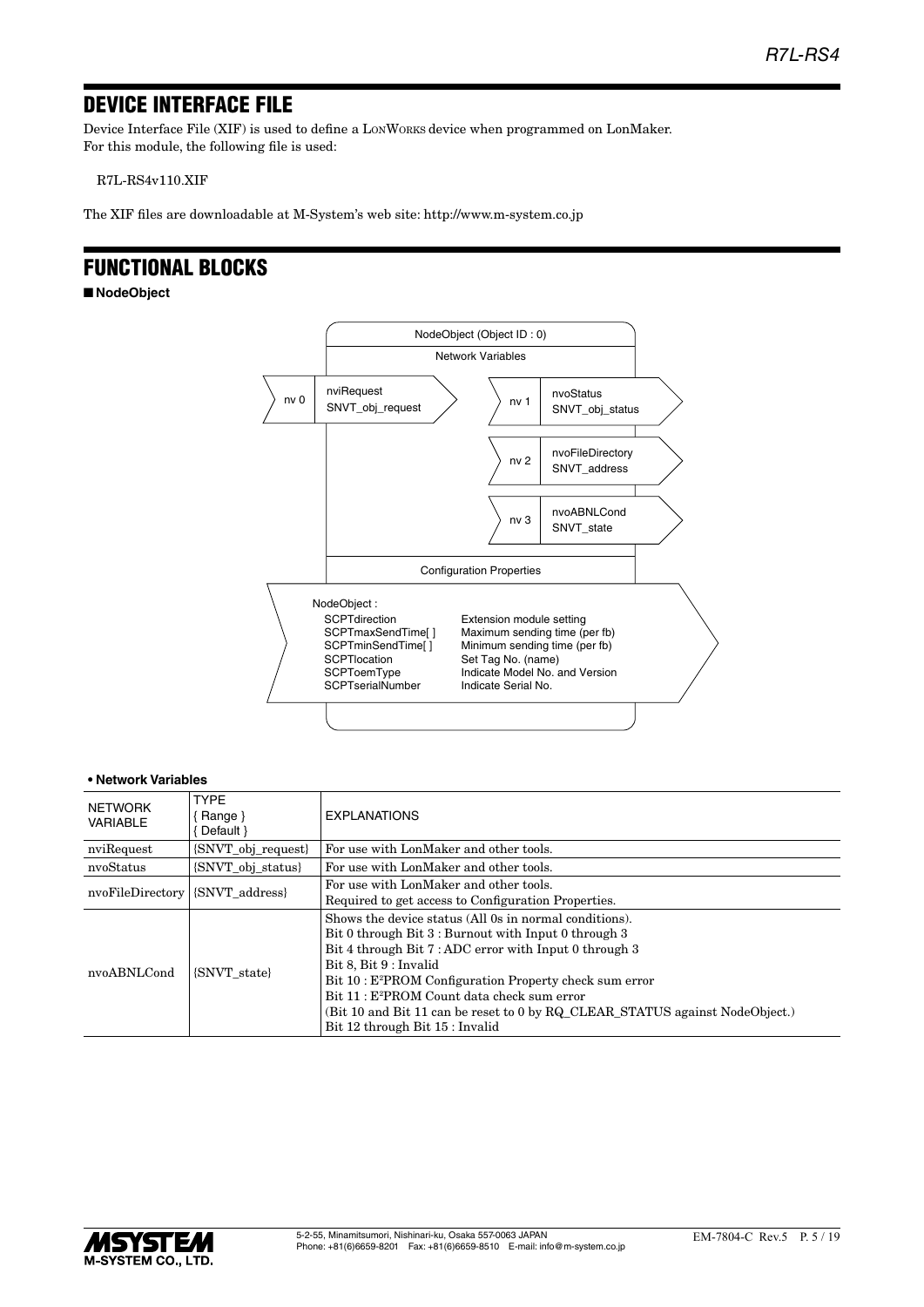| <b>CONFIGURATION</b><br><b>PROPERTY</b>  | <b>NETWORK</b><br><b>VARIABLE</b> | <b>TYPE</b><br>$\{$ Range $\}$<br>{ Default }           | <b>EXPLANATIONS</b>                                                                                                                                                                                                                                                                                                                                                                                                                                                                                                                    |
|------------------------------------------|-----------------------------------|---------------------------------------------------------|----------------------------------------------------------------------------------------------------------------------------------------------------------------------------------------------------------------------------------------------------------------------------------------------------------------------------------------------------------------------------------------------------------------------------------------------------------------------------------------------------------------------------------------|
| <b>SCPTdirection</b>                     |                                   | {SNVT_state}<br>${0 or 1}$<br>0,0,0,0,0,0,0,0           | Bit 0, Bit 1: Setting the extension module (Power supply<br>must be reset when this configuration property is changed.)<br>0,0 : Without extension module<br>1,0 : Discrete input (fb and other settings assigned to the 9th<br>and following points are invalid with 8-point input module.)<br>$0,1$ : Discrete output (fb and other settings assigned to the<br>9th and following points are invalid with 8-point output<br>module.)<br>Set this property before an extension module is connected.<br>Bit 2 through Bit 15 : Invalid |
| <b>SCPTmaxSendTime</b><br>[Number of fb] |                                   | {SNVT_time_sec}<br>${0.0, 10.03600.0}$<br>${0.0}$       | Maximum time interval to send network variables (per fb).<br>(Power supply must be reset when this configuration prop-<br>erty is changed.)<br>Network variables are sent out in the specified intervals<br>even when there is no change in the value.<br>No sending when a value less than 10.0 is set.<br>Invalid property when the assigned fb has no network vari-<br>ables to be sent to the network.                                                                                                                             |
| <b>SCPTminSendTime</b><br>[Number of fb] |                                   | {SNVT_time_sec}<br>${0.0, 0.23600.0}$<br>${1.0}$        | Minimum time interval to send network variables (per fb).<br>(Power supply must be reset when this configuration prop-<br>erty is changed.)<br>Network variables are sent out in the specified intervals<br>even when there are changes in the value faster than the<br>interval.<br>No sending when a value less than 0.2 is set.<br>Invalid property when the assigned fb has no network vari-<br>ables to be sent to the network.                                                                                                   |
| SCPTlocation                             | ----                              | {SNVT_str_asc}<br>{30-character string}<br>$\{^{(c)}\}$ | Used to write Tag No. (name)                                                                                                                                                                                                                                                                                                                                                                                                                                                                                                           |
| <b>SCPToemType</b>                       | ----                              | {SNVT_str_asc}<br>{e.g. "R7L-RS4_VER:0.10"}             | Used to indicate Model No. and Version                                                                                                                                                                                                                                                                                                                                                                                                                                                                                                 |
| <b>SCPTserialNumber</b>                  |                                   | {SNVT str asc}<br>{e.g. "ZZ123456"}                     | Used to indicate Serial No.                                                                                                                                                                                                                                                                                                                                                                                                                                                                                                            |

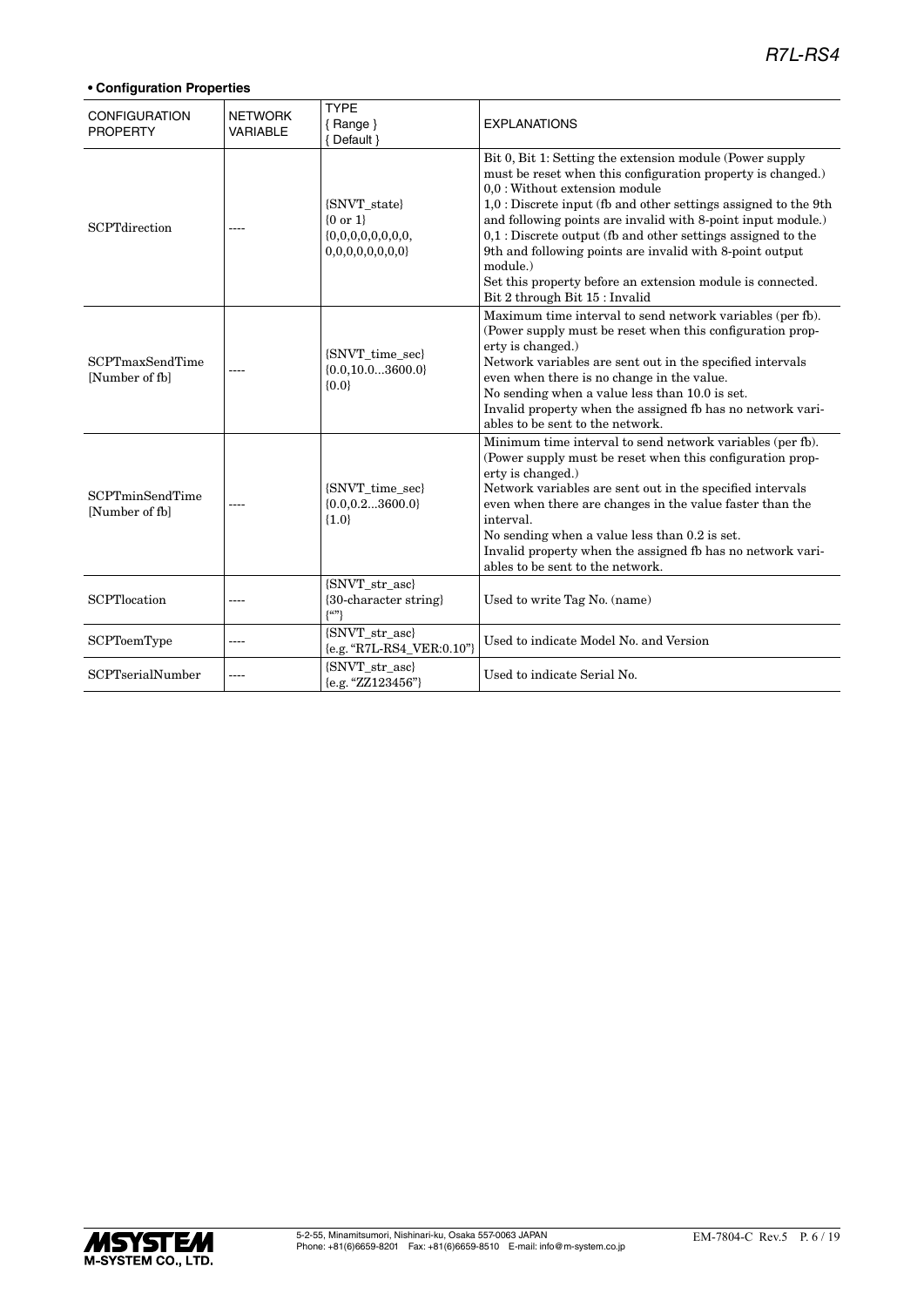## ■ **FUNCTIONAL BLOCK: fbCNT[0...7]**



| NETWORK<br>VARIABLE | <b>TYPE</b><br><b>Range</b> }<br>Default }                                                  | <b>EXPLANATIONS</b>                                                                                              |
|---------------------|---------------------------------------------------------------------------------------------|------------------------------------------------------------------------------------------------------------------|
| nviCNTIn            | {SNVT_switch}<br>$\{0.0\ 0\}$ , $\{100.0\ 1\}$ , $\{Invalid\}$<br>$\{0.0\}$                 | Counted object                                                                                                   |
| nviCNTCtrl          | {SNVT switch}<br>$\{0.0\ 0\}$ , $\{100.0\ 1\}$ , $\{Invalid\}$<br>${0.00}$                  | Controls operation of fbCNT<br>$0.00$ : Stop counting<br>$100.01$ : Start counting<br>Invalid: Reset count value |
| nvoCNTOut           | {SNVT_count_32}<br>${099999999}$<br>$\{0\}$<br>{SNVT count f}<br>$\{0999\ 999\}$<br>$\{0\}$ | Number of ON counts or accumulated time of ON status at nyiCNTIn or<br>the input terminal                        |

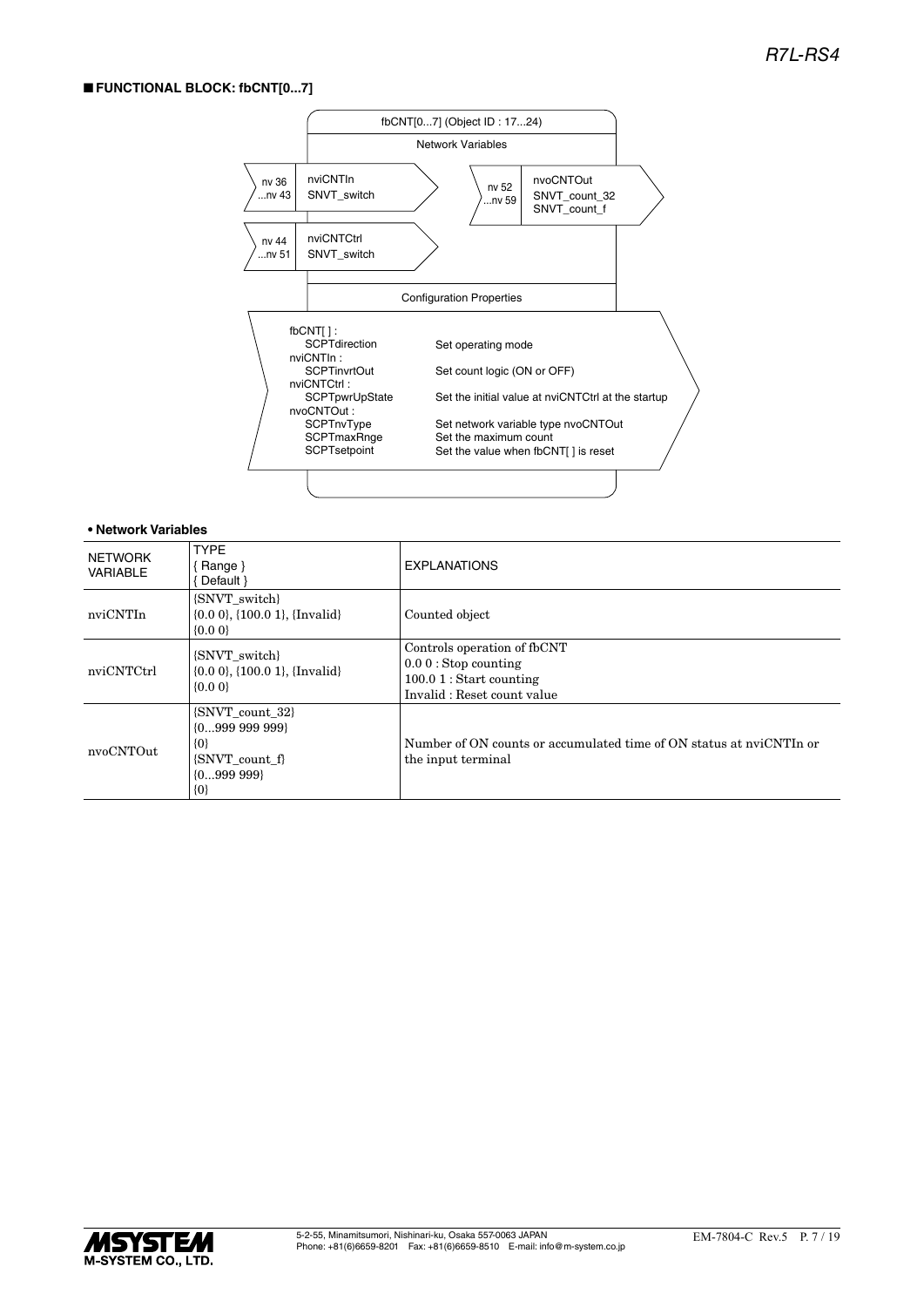| <b>CONFIGURATION</b><br><b>PROPERTY</b> | <b>NETWORK</b><br><b>VARIABLE</b> | <b>TYPE</b><br>${Range}$<br>{ Default }                                    | <b>EXPLANATIONS</b>                                                                                                                                                                                                                                                                                                                                                                                                                                                                                                                                                                                                                                                                                                                                                                                                                                                                                                                                                                                                                                            |
|-----------------------------------------|-----------------------------------|----------------------------------------------------------------------------|----------------------------------------------------------------------------------------------------------------------------------------------------------------------------------------------------------------------------------------------------------------------------------------------------------------------------------------------------------------------------------------------------------------------------------------------------------------------------------------------------------------------------------------------------------------------------------------------------------------------------------------------------------------------------------------------------------------------------------------------------------------------------------------------------------------------------------------------------------------------------------------------------------------------------------------------------------------------------------------------------------------------------------------------------------------|
| <b>SCPT</b> direction                   |                                   | {SNVT_state}<br>$\{0 \text{ or } 1\}$<br>0,0,0,0,0,0,0,0                   | Bit 0 through 4: Counted object<br>$0,0,0,0,0$ : nvi $\mathrm{CNTIn}$<br>$1,0,0,0,0$ : ExX0<br>$0,1,0,0,0$ : ExX1<br>$1,1,0,0,0$ : ExX2<br>$0,0,1,0,0$ : ExX3<br>$1,0,1,0,0$ : ExX4<br>$0,1,1,0,0$ : ExX5<br>$1,1,1,0,0$ : ExX6<br>$0,0,0,1,0:$ ExX7<br>$1,0,0,1,0$ : ExX8<br>$0,1,0,1,0$ : ExX9<br>$1,1,0,1,0$ : ExXA<br>$0,0,1,1,0:$ ExXB<br>$1,0,1,1,0:$ ExXC<br>$0,1,1,1,0:$ ExXD<br>$1,1,1,1,0:$ $\text{ExXE}$<br>0,0,0,0,1 : EXXF<br>ExX0 through ExXF: Extension discrete input<br>Bit 6: Count function<br>0 : Number of status changes from OFF to ON<br>1: Accumulated time of ON status<br>Bit 7: Memory storage at the non-volatile memory<br>0: Count retained in the memory and preset at the startup<br>$1:$ Count always reset to $0$<br>Bit 5, 8 through 15 : Invalid<br>Minimum input pulse width 500 ms for nviCNTIn, 50 ms<br>for the input terminals.<br>DO NOT connect a network variable to nviCNTIn when one<br>of the input terminals (other than nviCNTIn) is assigned as<br>the counted object.<br>ON time per 1 second increments. |
| <b>SCPTinvrtOut</b>                     | nviCNTIn                          | {SNVT_lev_disc}<br>{ST_OFF, ST_ON}<br>{ST_OFF}                             | Count logic at nviCNTIn.<br>$ST$ OFF : Count with $nvoCNTIn = ON$<br>$ST_ON:$ Count with $nvoCNTIn = OFF$                                                                                                                                                                                                                                                                                                                                                                                                                                                                                                                                                                                                                                                                                                                                                                                                                                                                                                                                                      |
| SCPTpwrUpState                          | nviCNTCtrl                        | {SNVT_switch}<br>$\{0.0\,0\},\{100.0\,1\},\{Invalid\}$<br>${100.01}$       | Set value applied at nviCNTCtrl when the power supply is<br>turned on.<br>$0.00$ : Stop counting<br>$100.01$ : Start counting<br>Invalid: Reset count value                                                                                                                                                                                                                                                                                                                                                                                                                                                                                                                                                                                                                                                                                                                                                                                                                                                                                                    |
| SCPTnvType                              | nvoCNTOut                         | <b>SNVT</b> nv type<br>₩<br>{SNVT_count_32}                                | Indicates nvoCNTOut type.<br>For use with LonMaker and other tools.                                                                                                                                                                                                                                                                                                                                                                                                                                                                                                                                                                                                                                                                                                                                                                                                                                                                                                                                                                                            |
| SCPTmaxRnge                             | nvoCNTOut                         | Same as nvoCNTOut.<br>Default = Max. range value<br>available for the type | Maximum count for nvoCNTOut. Count reset to 0 and<br>restarted at overflow.                                                                                                                                                                                                                                                                                                                                                                                                                                                                                                                                                                                                                                                                                                                                                                                                                                                                                                                                                                                    |
| SCPTsetpoint                            | nvoCNTOut                         | Same as nvoCNTOut.<br>Default = Max. range value<br>available for the type | Set value applied at nvoCNTOut when fbCNT[] is Over-<br>Ride.                                                                                                                                                                                                                                                                                                                                                                                                                                                                                                                                                                                                                                                                                                                                                                                                                                                                                                                                                                                                  |

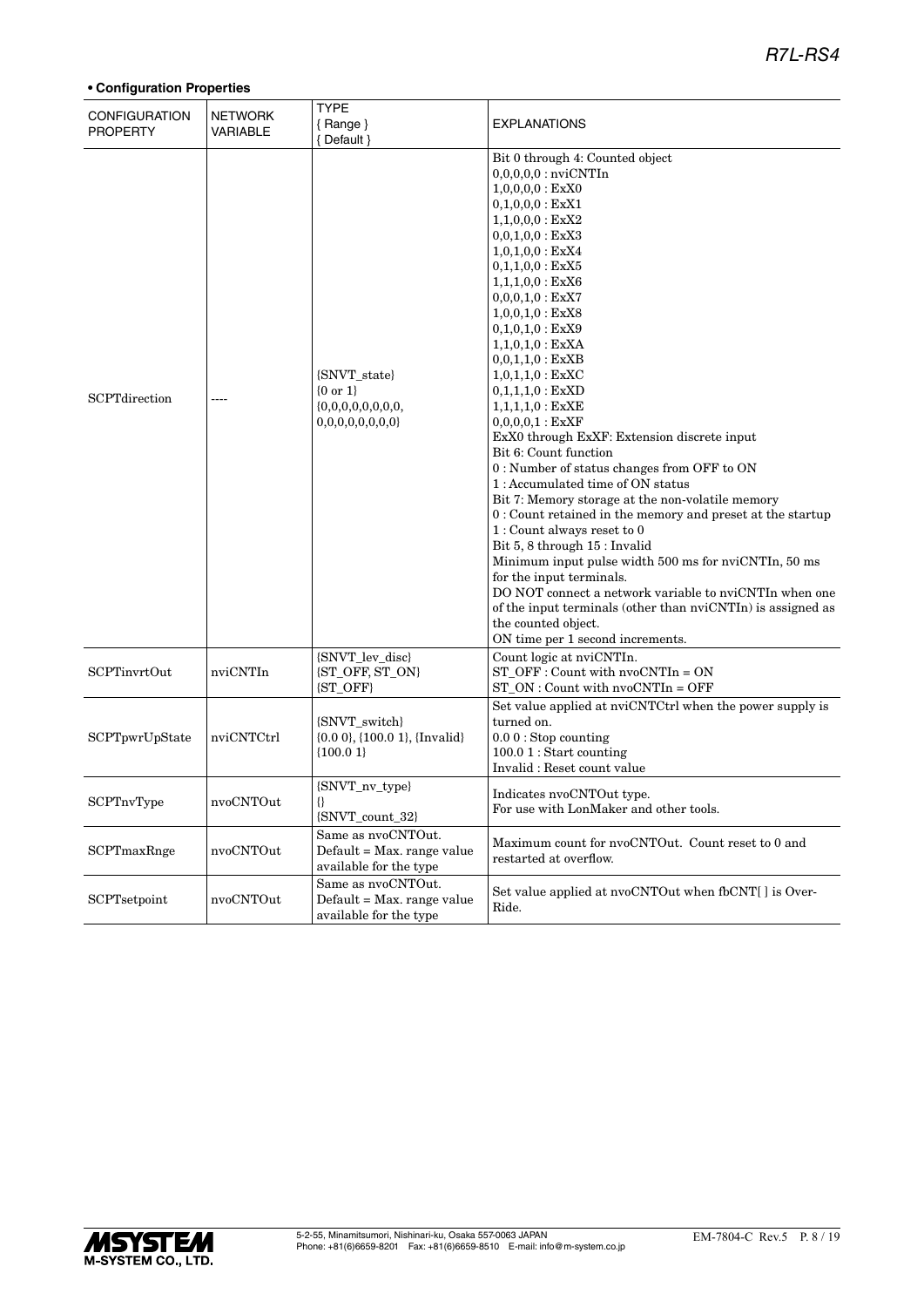## ■ **FUNCTIONAL BLOCK: fbRS[0...3]**



| NETWORK<br><b>VARIABLE</b> | <b>TYPE</b><br>$\{$ Range $\}$<br>Default }                                                     | <b>EXPLANATIONS</b>                                            |
|----------------------------|-------------------------------------------------------------------------------------------------|----------------------------------------------------------------|
| nvoRSVal                   | {SNVT_temp}<br>$\{-274.06279.5\}$<br>${0.0}$<br>{SNVT_temp_p}<br>$\{-273.17327.66\}$<br>${0.0}$ | Temperature output for Input 0 through 3.                      |
| nvoRSPVal                  | {SNVT_lev_percent}<br>$\{-163.840163.835\}$<br>${0.0}$                                          | % output proportional to the temperature at Input 0 through 3. |

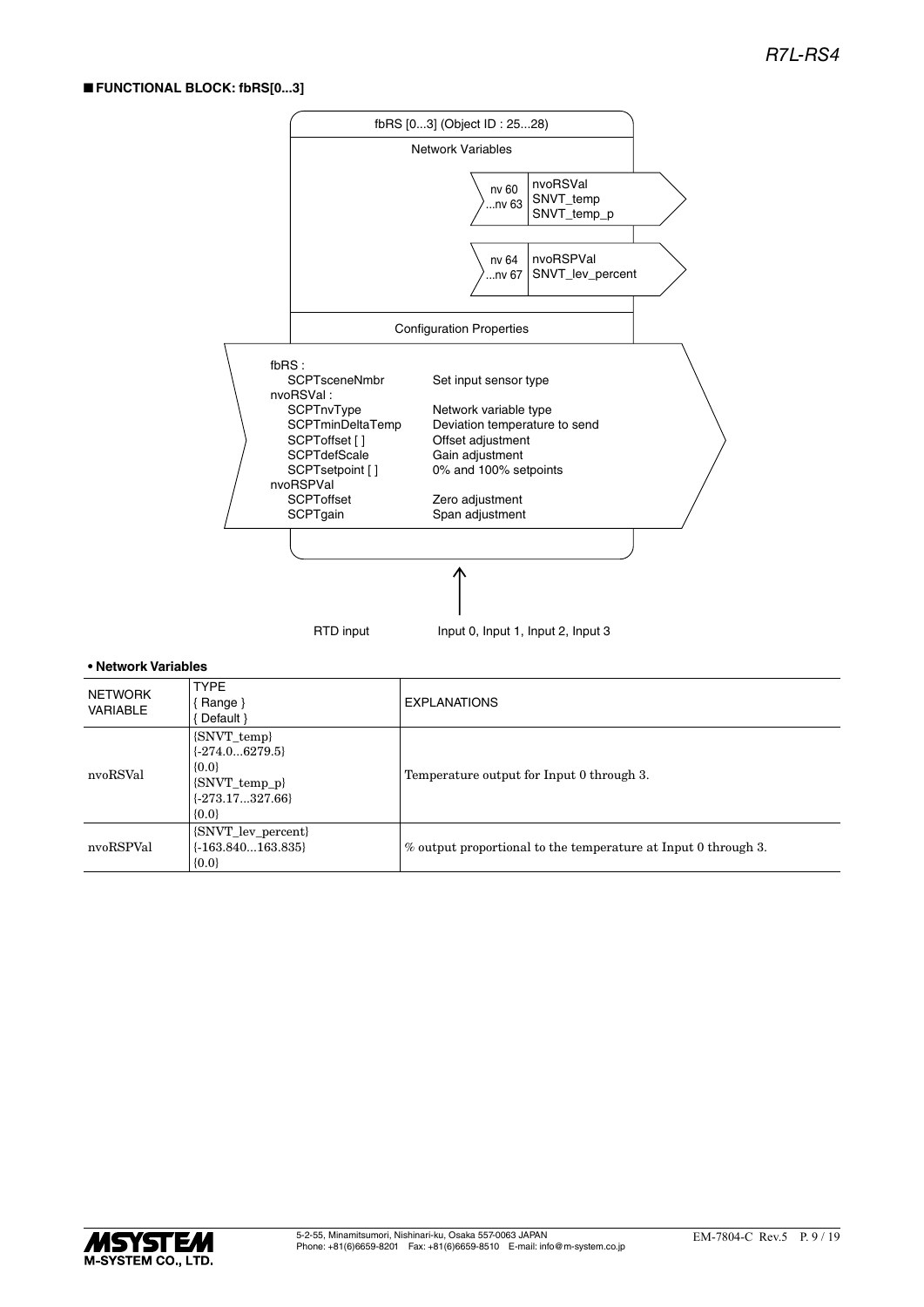## **• Configuration Properties**

| <b>CONFIGURATION</b><br><b>PROPERTY</b> | <b>NETWORK</b><br><b>VARIABLE</b> | <b>TYPE</b><br>$\{$ Range $\}$<br>{ Default }                                | <b>EXPLANATIONS</b>                                                                                                                                                                                         |
|-----------------------------------------|-----------------------------------|------------------------------------------------------------------------------|-------------------------------------------------------------------------------------------------------------------------------------------------------------------------------------------------------------|
| <b>SCPTsceneNmbr</b>                    |                                   | ₩<br>${06}$<br>$\{0\}$                                                       | Input sensor type for Input 0 through 3<br>$0:$ Pt 100 (JIS '97, IEC)<br>$1:$ Pt 100 (JIS '89)<br>$2:$ JPt 100 (JIS '89)<br>$3:$ Pt 50 $\Omega$ (JIS '81)<br>$4:$ Ni 100<br>5: Cu 10 @ 25°C<br>$6:$ Cu $50$ |
| SCPTnvType                              | nvoRSVal                          | {SNVT_nv_type}<br>{}<br>{SNVT_temp}                                          | Indicates nvoRSVal type.<br>For use with LonMaker and other tools.                                                                                                                                          |
| SCPTminDel-<br>taTemp                   | nvoRSVal                          | $\{S NVT\_temp_p\}$<br>${1.0327.66}$<br>${5.00}$                             | Minimum deviation required to send out the network vari-<br>able.                                                                                                                                           |
| SCPToffset[0]                           | nvoRSVal                          | Same as nvoRSVal                                                             | Reference temperature point to adjust the offset                                                                                                                                                            |
| SCPToffset[1]                           | nvoRSVal                          | Same as nvoRSVal                                                             | Temperature value to output when the reference tempera-<br>ture set at SCPT offset [0] is input.<br>$Offset = SCPToffset[1] - SCPToffset[0]$                                                                |
| <b>SCPTdefScale</b>                     | nvoRSVal                          | {SNVT_lev_percent}<br>${80.000120.000}$<br>${0.0}$                           | Gain applied to SCPToffset[0]                                                                                                                                                                               |
| SCPTsetpoint[0]                         | nvoRSVal                          | Same as nvoRSVal                                                             | nvoRSVal lower range temperature<br>SCPT setpoint[0] < SCPT setpoint[1]                                                                                                                                     |
| SCPTsetpoint[1]                         | nvoRSVal                          | Same as nvoRSVal                                                             | nvoRSVal upper range temperature<br>SCPT setpoint[0] < SCPT setpoint[1]                                                                                                                                     |
| <b>SCPToffset</b>                       | nvoRSPVal                         | {SNVT_lev_percent}<br>$\{-163.840163.835\}$<br>${0.0}$                       | nvoRSPVal zero (offset) adjustment.<br>Added to the calculation result with SCPTsetpoint[0,1] and<br>SCPTgain.                                                                                              |
| SCPTgain                                | nvoRSPVal                         | {SNVT_muldiv<br>(mulplier, divisor)}<br>${032000,10000}$<br>${10000, 10000}$ | nvoRSPVal span (gain) adjustment.<br>Gain = Multiplier / 10000 (Divisor is fixed at 10000.)<br>Applied to SCPTsetpoint[0,1].                                                                                |

#### **• nvoRSVal Offset Adjustment Example • nvoRSVal Gain Adjustment Example**







nvoRSVal outputs 25°C with the input 25°C. nvoRSVal outputs 36°C instead of 35°C with the input 35°C.

SCPToffset [0] = 25.0 SCPToffset [1] = 25.0 SCPTdefScale = 110.0%  $(36 - 25) / (35 - 25) = 1.1 = 110%$ 

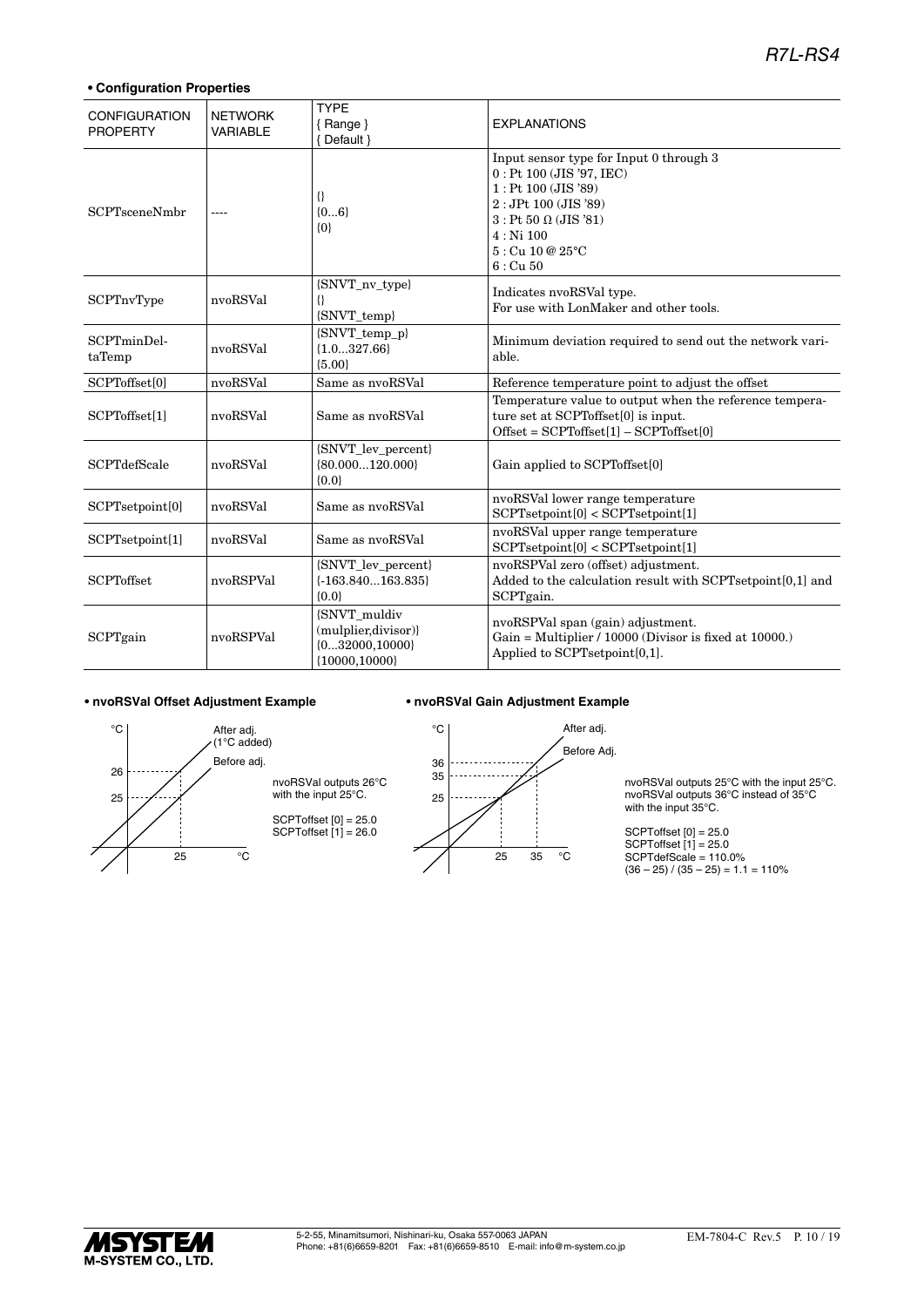## ■ **FUNCTIONAL BLOCK: fbCV[0...3]**



| <b>NETWORK</b><br>VARIABLE | <b>TYPE</b><br>${Range}$<br>{Default }                                                                                                                                                                        | <b>EXPLANATIONS</b>            |
|----------------------------|---------------------------------------------------------------------------------------------------------------------------------------------------------------------------------------------------------------|--------------------------------|
| nviCVIn                    | {SNVT_lev_percent}<br>$\{-163.840163.835\}$<br>${0.0}$<br>{SNVT_temp}<br>$\{-274.06279.5\}$<br>${0.0}$<br>{SNVT_temp_p}<br>$\{-273.17327.66\}$<br>${0.0}$<br>{SNVT_count_32}<br>${099999999}$<br>$\{0\}$      | Inputs the value to be scaled. |
| nvoCVOut                   | {SNVT_lev_percent}<br>$\{-163.840163.835\}$<br>${0.0}$<br>{SNVT_temp}<br>$\{-274.06279.5\}$<br>${0.0}$<br>$\{SNVT\_temp_p\}$<br>$\{-273.17327.66\}$<br>${0.0}$<br>{SNVT_count_32}<br>${099999999}$<br>$\{0\}$ | Outputs the scaled value.      |

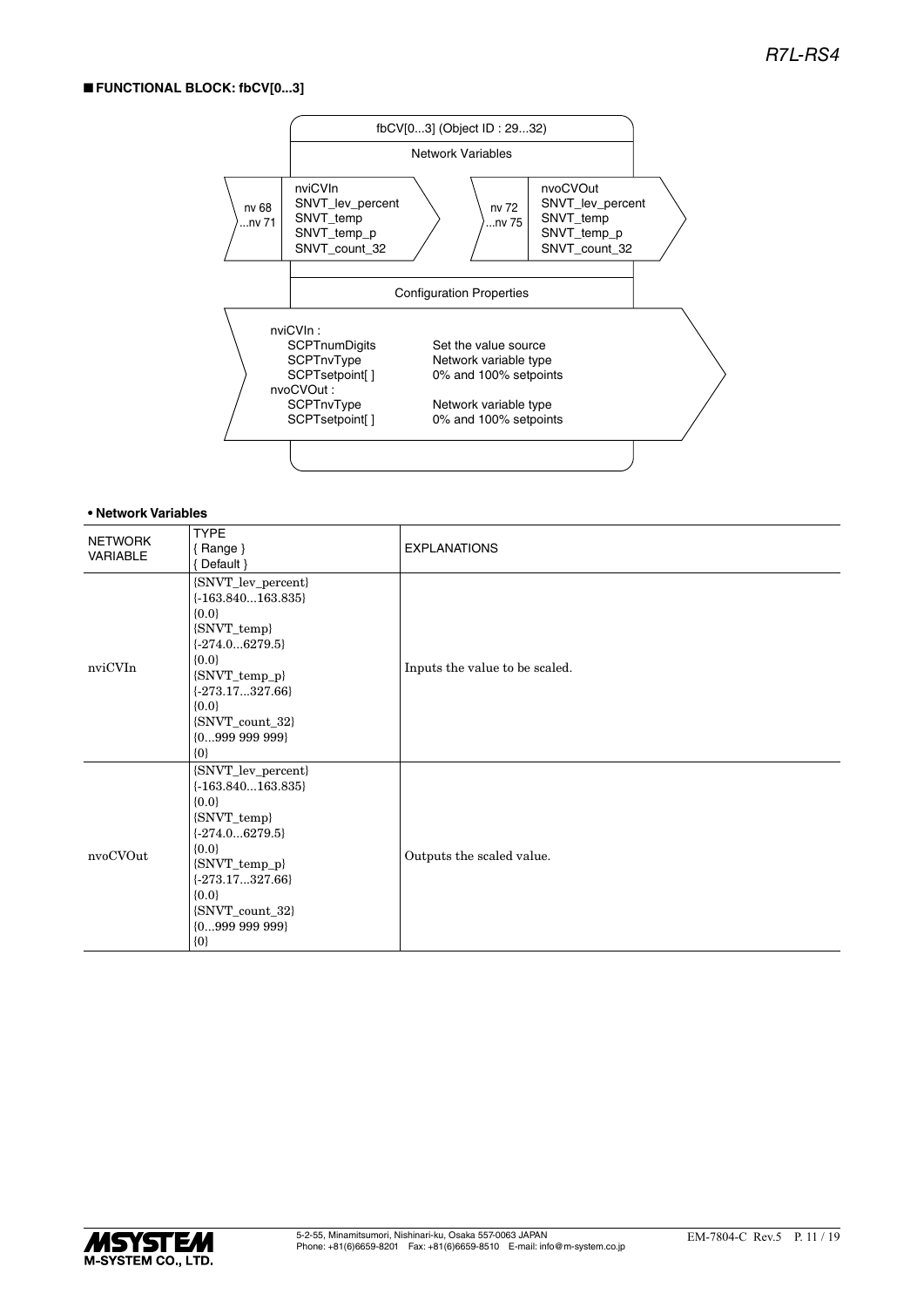| <b>CONFIGURATION</b><br><b>PROPERTY</b> | <b>NETWORK</b><br><b>VARIABLE</b> | <b>TYPE</b><br>${Range}$<br>Default } | <b>EXPLANATIONS</b>                                                                                                                                                                                                                                                  |
|-----------------------------------------|-----------------------------------|---------------------------------------|----------------------------------------------------------------------------------------------------------------------------------------------------------------------------------------------------------------------------------------------------------------------|
| SCPTnumDigits                           | nviCVIn                           | {SNVT_count}<br>${0,6063}$<br>$\{0\}$ | Source of the input to nviCVIn<br>0 : LonMaker bound output network variable<br>60 : fbRS[0] nvoRSVal<br>61 : fbRS[1] nvoRSVal<br>62 : fbRS[2] nvoRSVal<br>63 : fbRS[3] nvoRSVal<br>Match nviCVIn network variable type to that of the source<br>when using $6063$ . |
| SCPTnvType                              | nviCVIn                           | {SNVT_nv_type}<br>{}<br>{SNVT_temp}   | Indicates nviCVIn type.<br>For use with LonMaker and other tools.                                                                                                                                                                                                    |
| SCPTnvType                              | nvoCVOut                          | {SNVT_nv_type}<br>{}<br>{SNVT_temp}   | Indicates nvoCVOut type.<br>For use with LonMaker and other tools.                                                                                                                                                                                                   |
| SCPTsetpoint[0]                         | nviCVIn                           | Same as nviCVIn                       | Scaling setting<br>Output SCPTsetpoint[0] (nvoCVOut) is provided with the                                                                                                                                                                                            |
| SCPTsetpoint[1]                         | nviCVIn                           | Same as nviCVIn                       | input SCPTsetpoint[0] (nviCVIn).<br>Output SCPTsetpoint[1] (nvoCVOut) is provided with the                                                                                                                                                                           |
| SCPTsetpoint[0]                         | nvoCVOut                          | Same as nvoCVOut                      | input SCPTsetpoint[1] (nviCVIn).<br>Output is proportionally provided to the input between                                                                                                                                                                           |
| SCPTsetpoint[1]                         | nvoCVOut                          | Same as nvoCVOut                      | these setpoints.<br>SCPT setpoint[0] < SCPT setpoint[1]                                                                                                                                                                                                              |

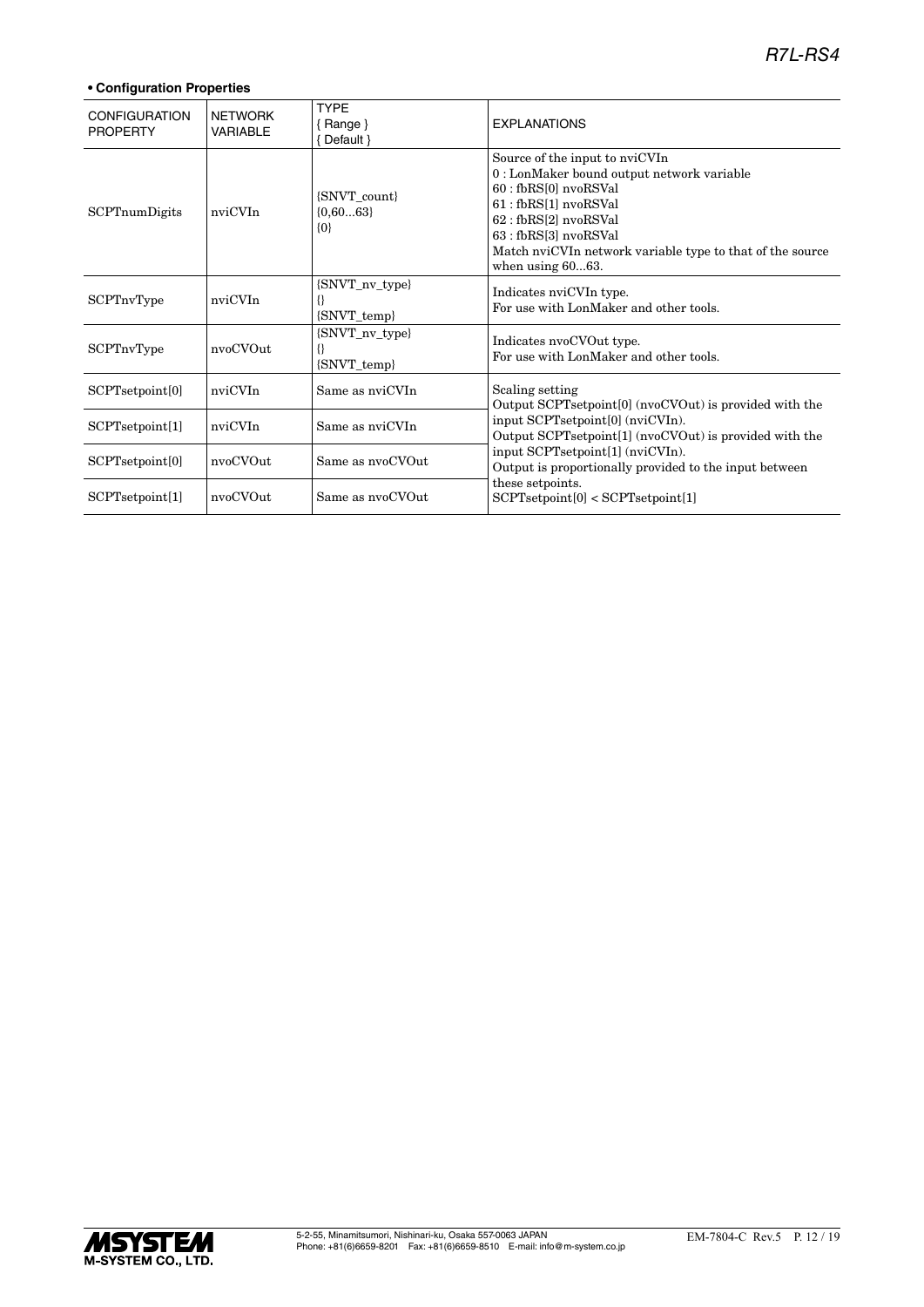## ■ **FUNCTIONAL BLOCK: fbARM[0...3]**



| <b>NETWORK</b><br><b>VARIABLE</b> | <b>TYPE</b><br>{Range}<br>{ Default }                                                                                                                                                                          | <b>EXPLANATIONS</b>                                                                                                                                                            |
|-----------------------------------|----------------------------------------------------------------------------------------------------------------------------------------------------------------------------------------------------------------|--------------------------------------------------------------------------------------------------------------------------------------------------------------------------------|
| nviARMIn                          | {SNVT_lev_percent}<br>$\{-163.840163.835\}$<br>${0.0}$<br>{SNVT_temp}<br>$\{-274.06279.5\}$<br>${0.0}$<br>$\{S NVT\_temp_p\}$<br>$\{-273.17327.66\}$<br>${0.0}$<br>{SNVT count 32}<br>${099999999}$<br>$\{0\}$ | Inputs the value to be compared to the alarm setpoint.                                                                                                                         |
| nvoARM1                           | {SNVT switch}<br>$\{0.0\ 0\},\{100.0\ 1\}$<br>${0.0 - 1}$                                                                                                                                                      | nviARMIn alarm 1 (HH)<br>${100.0 \text{ 1}}$ with nviARMIn $\ge$ SCPTsetpoint[0]<br>Reset to $\{0.0\}$ from $\{100.0\}$ with nviARMIn < (SCPTsetpoint $[0]$ – SCP-<br>Toffset) |
| nvoARM2                           | {SNVT switch}<br>$\{0.0\ 0\},\{100.0\ 1\}$<br>${0.0 -1}$                                                                                                                                                       | nviARMIn alarm 2 (H)<br>$\{100.01\}$ with nviARMIn $\geq$ SCPTsetpoint[1]<br>Reset to $\{0.0\}$ from $\{100.0\}$ with nviARMIn < (SCPTsetpoint $[1]$ – SCP-<br>Toffset)        |
| nvoARM3                           | {SNVT switch}<br>$\{0.0\ 0\},\{100.0\ 1\}$<br>${0.0 - 1}$                                                                                                                                                      | nviARMIn alarm 3 (L)<br>$\{100.01\}$ with nviARMIn $\leq$ SCPTsetpoint[2]<br>Reset to $\{0.0\}$ from $\{100.0\}$ with nviARMIn > $(SCPTsetpoint[2] + SCP$ -<br>Toffset)        |
| nvoARM4                           | {SNVT_switch}<br>$\{0.0\ 0\},\{100.0\ 1\}$<br>${0.0 -1}$                                                                                                                                                       | nviARMIn alarm 4 (LL)<br>${100.01}$ with nviARMIn $\leq$ SCPTsetpoint[3]<br>Reset to $\{0.0\}$ from $\{100.0\}$ with nviARMIn > $(SCPT set point[3] + SCP -$<br>Toffset)       |

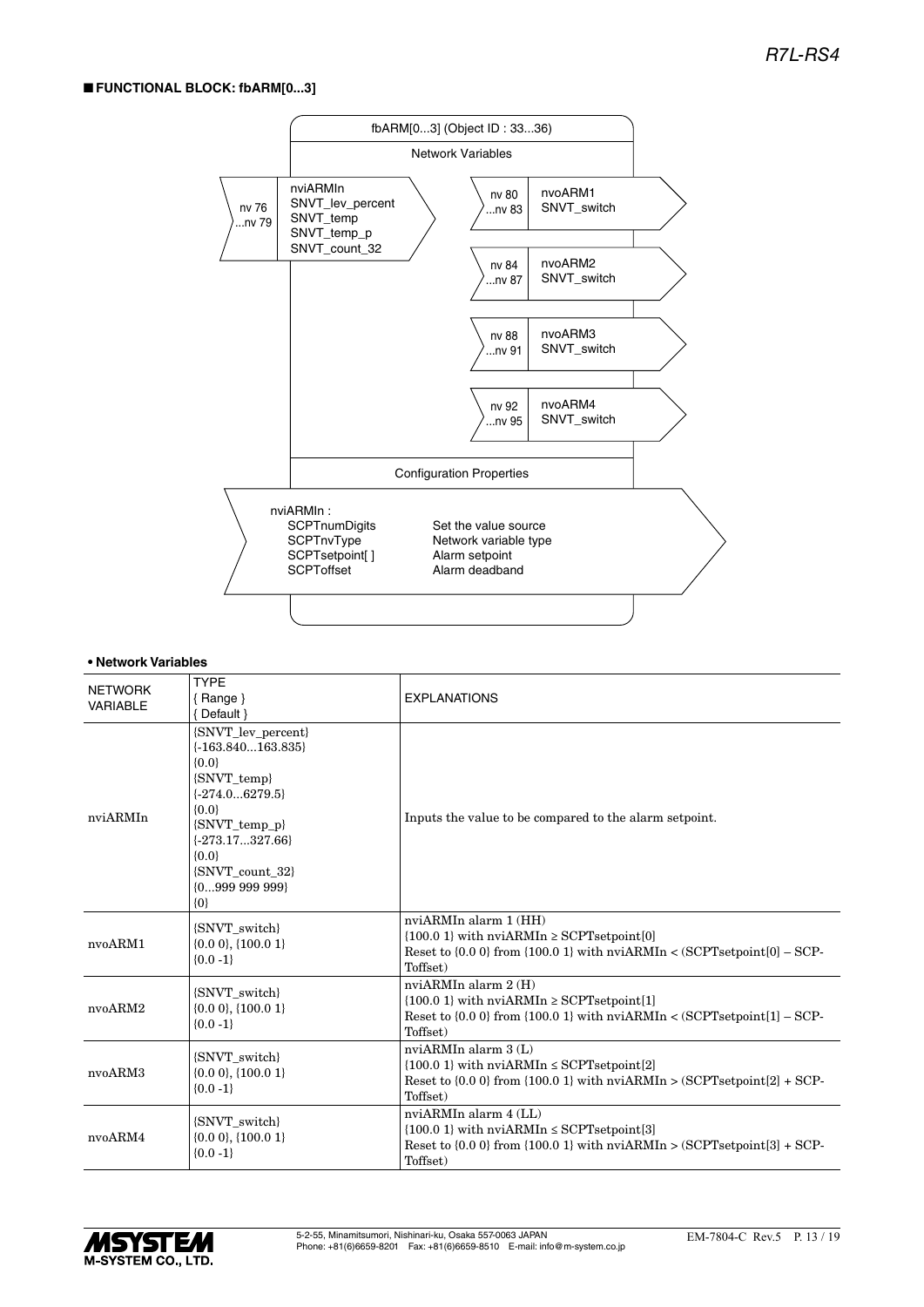| <b>CONFIGURATION</b><br><b>PROPERTY</b> | <b>NETWORK</b><br>VARIABLE | <b>TYPE</b><br>{Range}<br>{ Default }                                                                                                                                                                           | <b>EXPLANATIONS</b>                                                                                                                                                                                                                                                                                                                                                         |
|-----------------------------------------|----------------------------|-----------------------------------------------------------------------------------------------------------------------------------------------------------------------------------------------------------------|-----------------------------------------------------------------------------------------------------------------------------------------------------------------------------------------------------------------------------------------------------------------------------------------------------------------------------------------------------------------------------|
| SCPTnumDigits                           | nviARMIn                   | {SNVT_count}<br>${0,6063,7275}$<br>$\{0\}$                                                                                                                                                                      | Source of the input to nviARMIn<br>0 : LonMaker bound output network variable<br>60 : fbRS[0] nvoRSVal<br>61: fbRS[1] nvoRSVal<br>62: fbRS[2] nvoRSVal<br>63 : fbRS[3] nvoRSVal<br>72: fbCV[0] nvoCVOut<br>73 : fbCV[1] nvoCVOut<br>74 : fbCV[2] nvoCVOut<br>75: fbCV[3] nvoCVOut<br>Match nviARMIn network variable type to that of the<br>source when using 6063 or 7275. |
| SCPTnvType                              | nviARMIn                   | {SNVT_nv_type}<br>8<br>{SNVT_lev_percent}                                                                                                                                                                       | Indicates nviARMIn type.<br>For use with LonMaker and other tools.                                                                                                                                                                                                                                                                                                          |
| SCPTsetpoint[0]                         | nviARMIn                   | {SNVT_lev_percent}<br>$\{-163.840163.835\}$<br>${80.000}$<br>{SNVT_temp}<br>${-274.06279.5}$<br>${80.0}$<br>{SNVT_temp_p}<br>$\{-273.17327.66\}$<br>${80.00}$<br>{SNVT_count_32}<br>${099999999}$<br>${10000}$  | Alarm 1 (nvoARM1) setpoint                                                                                                                                                                                                                                                                                                                                                  |
| SCPTsetpoint[1]                         | nviARMIn                   | {SNVT_lev_percent}<br>$\{-163.840163.835\}$<br>${60.000}$<br>{SNVT_temp}<br>${-274.06279.5}$<br>${60.0}$<br>{SNVT_temp_p}<br>$\{-273.17327.66\}$<br>${60.00}$<br>{SNVT_count_32}<br>${099999999}$<br>${9000}$   | Alarm 2 (nvoARM2) setpoint                                                                                                                                                                                                                                                                                                                                                  |
| SCPTsetpoint[2]                         | nviARMIn                   | {SNVT_lev_percent}<br>$\{-163.840163.835\}$<br>${40.000}$<br>{SNVT_temp}<br>$\{-274.06279.5\}$<br>${40.0}$<br>{SNVT_temp_p}<br>$\{-273.17327.66\}$<br>${40.00}$<br>{SNVT_count_32}<br>${099999999}$<br>${1000}$ | Alarm 3 (nvoARM3) setpoint                                                                                                                                                                                                                                                                                                                                                  |
| SCPTsetpoint[3]                         | nviARMIn                   | {SNVT_lev_percent}<br>$\{-163.840163.835\}$<br>${20.000}$<br>{SNVT_temp}<br>${-274.06279.5}$<br>${20.0}$<br>{SNVT_temp_p}<br>$\{-273.17327.66\}$<br>${20.00}$<br>{SNVT_count_32}<br>${0999999999}$<br>${10}$    | Alarm 4 (nvoARM4) setpoint                                                                                                                                                                                                                                                                                                                                                  |

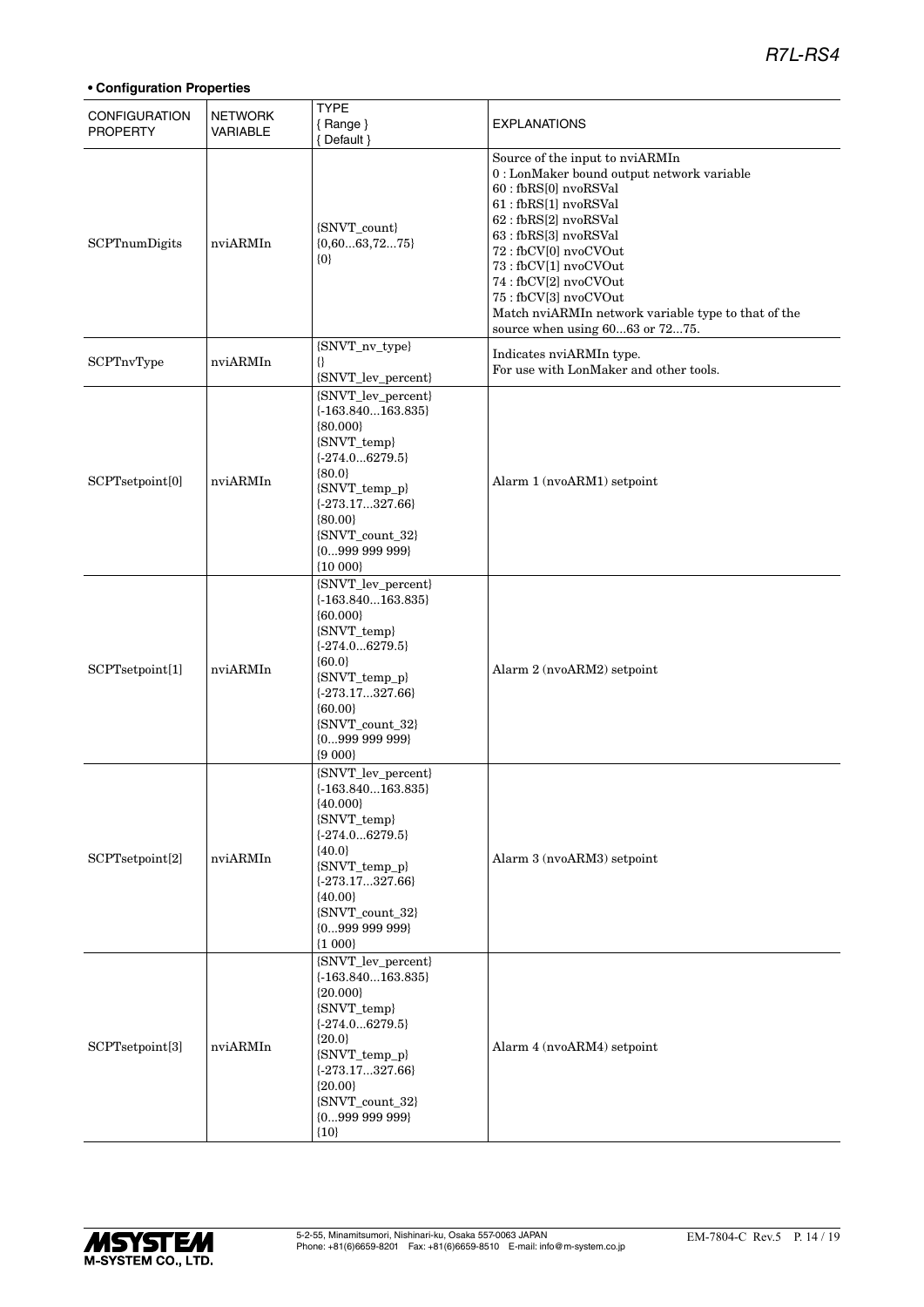| <b>SCPToffset</b> | nviARMIn | {SNVT_lev_percent}<br>$\{0.000163.835\}$<br>${5.000}$<br>{SNVT_temp}<br>${0.06279.5}$<br>${5.0}$<br>{SNVT_temp_p}<br>${0.00327.66}$<br>${5.00}$<br>$\{S\text{NVT\_count\_32}\}\$<br>$\{0999\ 999\ 999\}$<br>${50}$ | Alarm deadband (hysteresis) |
|-------------------|----------|--------------------------------------------------------------------------------------------------------------------------------------------------------------------------------------------------------------------|-----------------------------|
|-------------------|----------|--------------------------------------------------------------------------------------------------------------------------------------------------------------------------------------------------------------------|-----------------------------|

## ■ **FUNCTIONAL BLOCK: fbLED**



| NETWORK<br>VARIABLE      | <b>TYPE</b><br>[ Range }<br>Default }                                       | <b>EXPLANATIONS</b>                                                                                                                                                                      |
|--------------------------|-----------------------------------------------------------------------------|------------------------------------------------------------------------------------------------------------------------------------------------------------------------------------------|
| nviLEDState              | {SNVT_state}<br>$\{0 \text{ or } 1\}$<br>0,0,0,0,0,0,0,0                    | The front LEDs $(0F)$ turn on/off according to the input.<br>Bit 0 through Bit 15 assigned to LED 0 through F respectively.<br>DO NOT use nviLEDIn01nviLEDIn16 when nviLEDState is used. |
| nviLEDIn01<br>nviLEDIn16 | {SNVT switch}<br>$\{0.0\,0\}$ , $\{100.0\,1\}$ , $\{Invalid\}$<br>$\{0.0\}$ | The front LEDs $(0F)$ turn on/off according to the input.<br>$100.01$ : LED ON<br>Other: LED OFF<br>DO NOT use nviLEDState when nviLEDIn01nviLEDIn16 is used.                            |

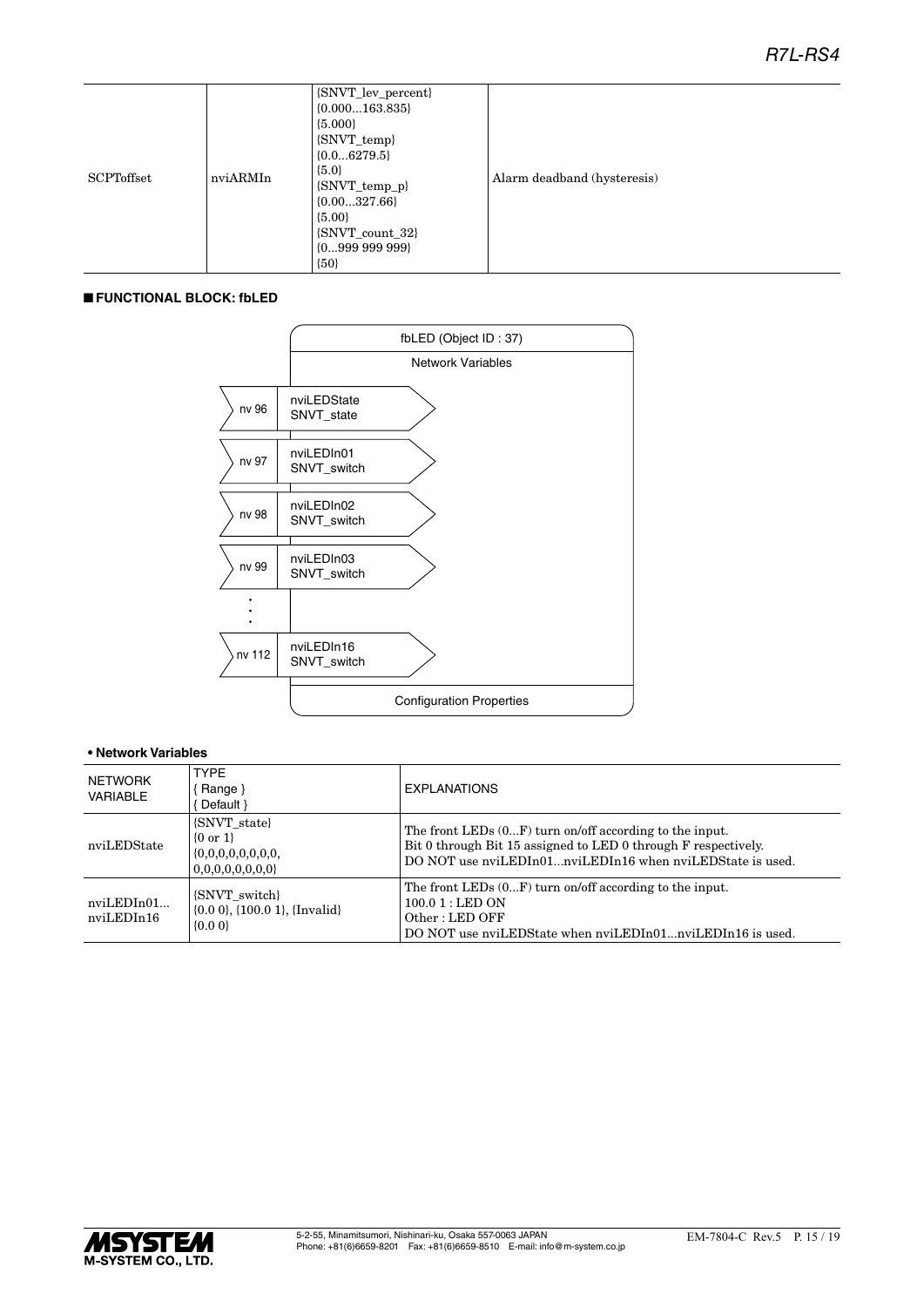## ■ **FUNCTIONAL BLOCK: fbDOEX[0...7]**

This Functional Block is valid only when the output extension module is specified at NodeObject.



## **• Output Terminal v.s. fbDOEX Network Variables (nviDOEX1, nviDOEX2) Assignments**

| <b>FUNCTIONAL BLOCK</b> | NETWORK VARIABLE | <b>OUTPUT TERMINAL</b> |  |
|-------------------------|------------------|------------------------|--|
| fbDOEX[0]               | nviDOEX1         | Y0                     |  |
|                         | nviDOEX2         | ${\rm Y1}$             |  |
| $f_{\rm bDOEX[1]}$      | nviDOEX1         | $\rm Y2$               |  |
|                         | nviDOEX2         | Y3                     |  |
| $f_{\rm bDOEX[2]}$      | nviDOEX1         | Y4                     |  |
|                         | nviDOEX2         | Y5                     |  |
| $f_{\rm bDOEX[3]}$      | nviDOEX1         | Y6                     |  |
|                         | nviDOEX2         | Y7                     |  |
| $f_{\text{bDOEX[4]}}$   | nviDOEX1         | Y8                     |  |
|                         | nviDOEX2         | Y9                     |  |
| $f_{\text{bDOEX}[5]}$   | nviDOEX1         | YA                     |  |
|                         | nviDOEX2         | YB                     |  |
| $f_{\rm bDOEX[6]}$      | nviDOEX1         | YC                     |  |
|                         | nviDOEX2         | YD                     |  |
| fbDOEX[7]               | nviDOEX1         | YE                     |  |
|                         | nviDOEX2         | YF                     |  |

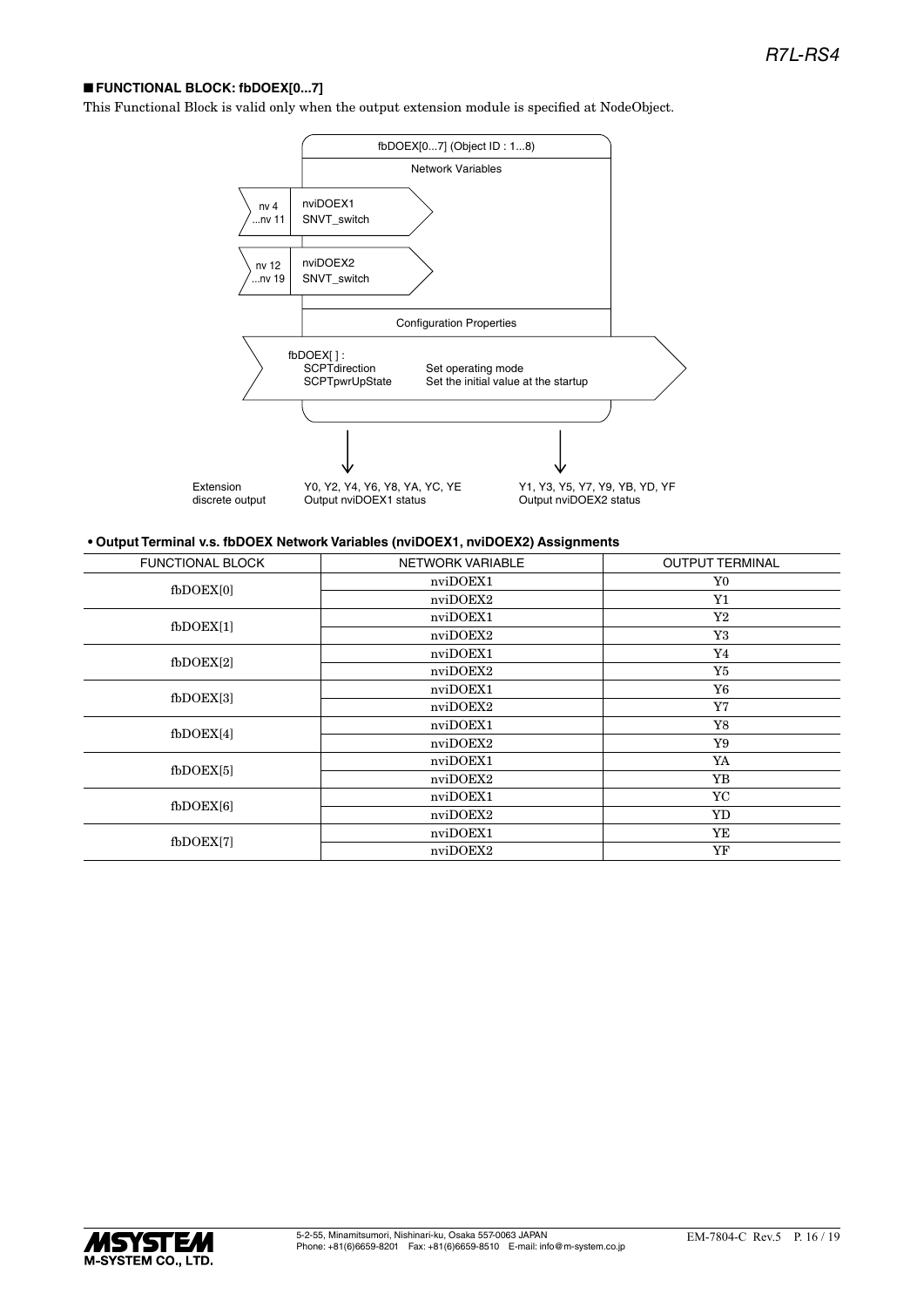## ■ **FUNCTIONAL BLOCK: fbDOEX[0...7]**

## **• Network Properties**

| NETWORK<br>VARIABLE | <b>TYPE</b><br><b>EXPLANATIONS</b><br>Range $\}$<br>Default }               |                                                                                                                                  |  |  |
|---------------------|-----------------------------------------------------------------------------|----------------------------------------------------------------------------------------------------------------------------------|--|--|
| nviDOEX1            | {SNVT_switch}<br>$\{0.0\,0\}$ , $\{100.0\,1\}$ , $\{Invalid\}$<br>$\{0.0\}$ | Turns on or off Y0, Y2, Y4, Y6, Y8, YA, YC, YE of the extension module<br>depending upon this input.<br>100.01 : ON<br>Other:OFF |  |  |
| nviDOEX2            | {SNVT switch}<br>$\{0.0\ 0\}$ , $\{100.0\ 1\}$ , $\{Invalid\}$<br>$\{0.0\}$ | Turns on or off Y1, Y3, Y5, Y7, Y9, YB, YD, YF of the extension module<br>depending upon this input.<br>100.01 : ON<br>Other:OFF |  |  |

| <b>CONFIGURATION</b><br><b>PROPERTY</b> | <b>NETWORK</b><br><b>VARIABLE</b> | <b>TYPE</b><br>$\{$ Range $\}$<br>Default }                               | <b>EXPLANATIONS</b>                                                                                                                                             |
|-----------------------------------------|-----------------------------------|---------------------------------------------------------------------------|-----------------------------------------------------------------------------------------------------------------------------------------------------------------|
| <b>SCPTdirection</b>                    | ----                              | {SNVT state}<br>$\{0 \text{ or } 1\}$<br>0,0,0,0,0,0,0,0<br>{SNVT switch} | Bit 1: Output held or not at power off<br>$0:$ OFF at the power startup<br>1: Outputs the held status at the power startup<br>Bit 0, Bit 2 through 15 : Invalid |
| SCPTpwrUpState                          | nviDOEX1                          | $\{0.0\,0\},\{100.0\,1\}.$<br>{Invalid}<br>$\{0.0\}$                      | Set value applied at nviDOEX1 when the power supply is<br>turned on.                                                                                            |
| SCPTpwrUpState                          | nviDOEX2                          | {SNVT switch}<br>$\{0.0\,0\},\{100.0\,1\}.$<br>{Invalid}<br>$\{0.0\}$     | Set value applied at nviDOEX2 when the power supply is<br>turned on.                                                                                            |

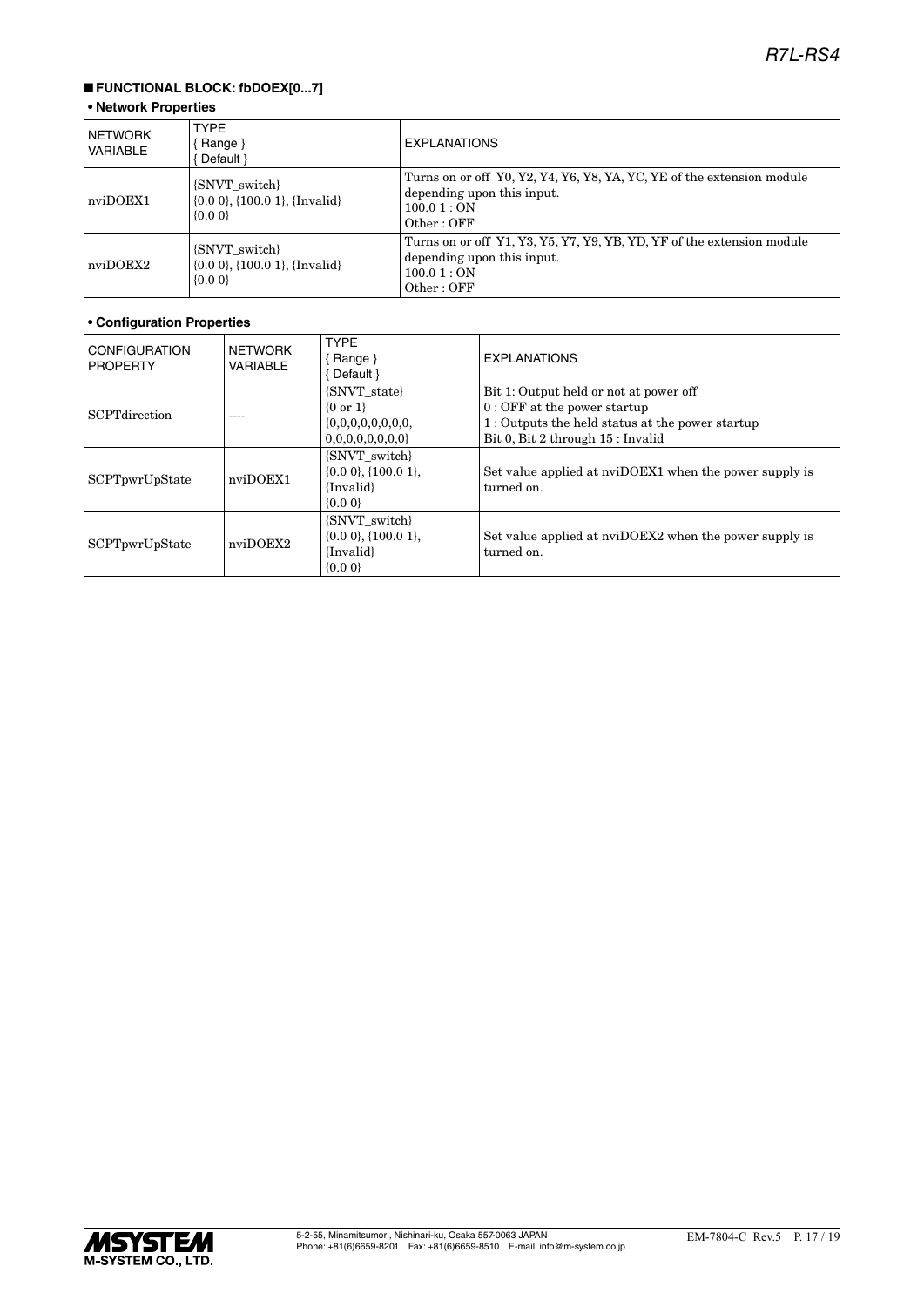## ■ **FUNCTIONAL BLOCK: fbDIEX[0...7]**

This Functional Block is valid only when the input extension module is specified at NodeObject.



#### **• Input Terminal v.s. fbDIEX Network Variables (nvoDIEX1, nvoDIEX2) Assignments**

| <b>FUNCTIONAL BLOCK</b> | <b>NETWORK VARIABLE</b> | <b>INPUT TERMINAL</b> |  |  |
|-------------------------|-------------------------|-----------------------|--|--|
| $f$ b $DIEX[0]$         | nvoDIEX1                | X0                    |  |  |
|                         | nvoDIEX2                | X1                    |  |  |
| $f$ b $DIEX[1]$         | nvoDIEX1                | X2                    |  |  |
|                         | nvoDIEX2                | X3                    |  |  |
|                         | nvoDIEX1                | X4                    |  |  |
| $f$ b $DIEX[2]$         | nvoDIEX2                | X5                    |  |  |
| $f$ b $DIEX[3]$         | nvoDIEX1                | X6                    |  |  |
|                         | nvoDIEX2                | X7                    |  |  |
| $f$ b $DIEX[4]$         | nvoDIEX1                | X8                    |  |  |
|                         | nvoDIEX2                | X9                    |  |  |
| $f_{\rm bDIEX[5]}$      | nvoDIEX1                | XA                    |  |  |
|                         | nvoDIEX2                | <b>XB</b>             |  |  |
| $f$ b $DIEX[6]$         | nvoDIEX1                | XC                    |  |  |
|                         | nvoDIEX2                | XD                    |  |  |
| fbDIEX[7]               | nvoDIEX1                | XЕ                    |  |  |
|                         | nvoDIEX2                | XF                    |  |  |
|                         |                         |                       |  |  |